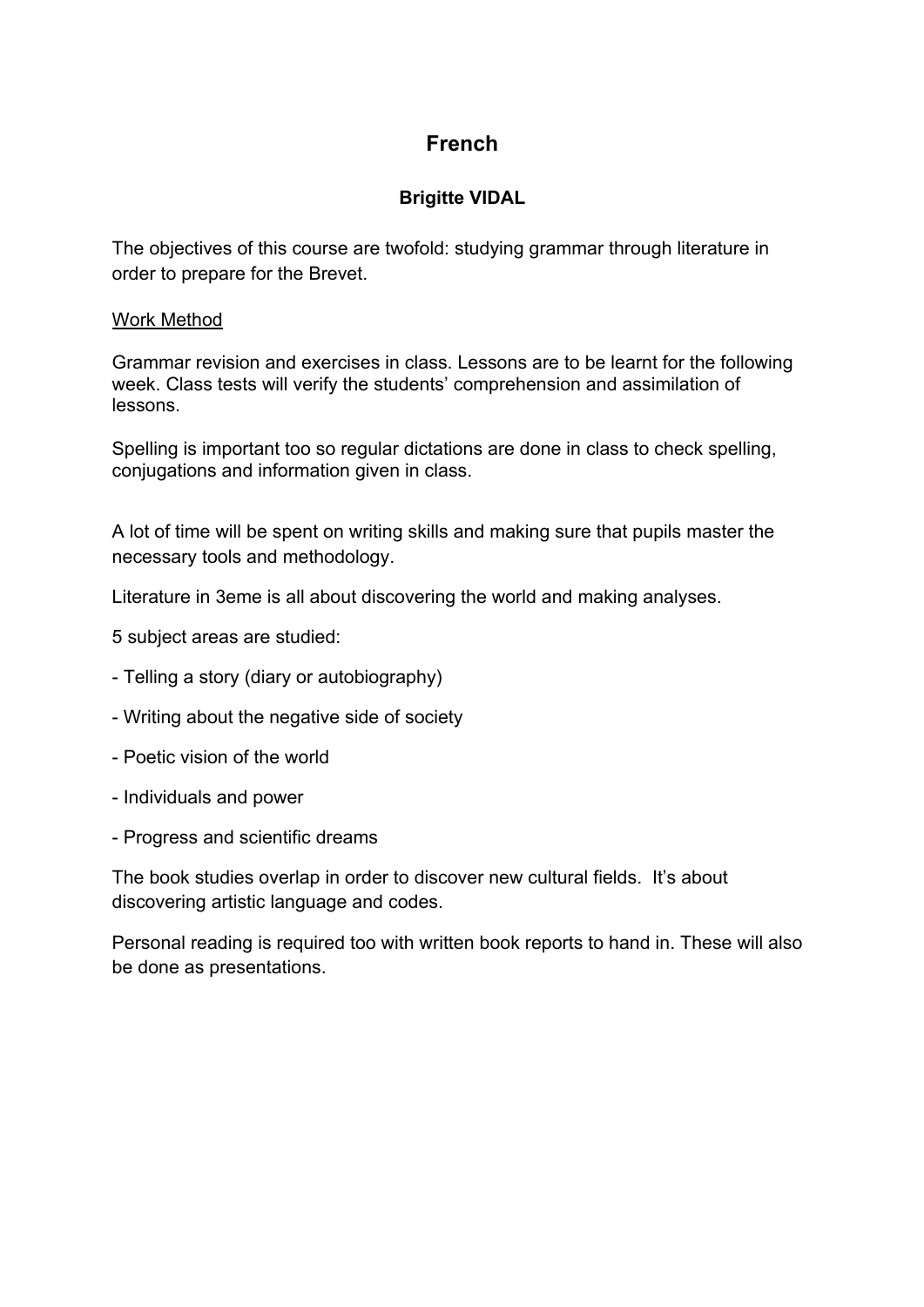### **Mathematics**

## **Daniel GUY**

During this school year there will be two main objectives: preparing for the Brevet exam and then for lycée or sixth form studies.

In the 20 years of teaching Mathematics and mental arithmetic, I have established a work methodology along with a set of rules. The main points are:

### *Work methodology*

The lesson is delivered in a Powerpoint format on the interactive digital board and must be learned for the following class period so that we may proceed without having to go over previous lessons. Rest assured, there will never be 10 pages to learn for the following day.

We then put the lesson in practice through several exercises that we correct in class. It is recommended that students work at home on additional exercises corrected either by their parents or by myself.

### *Calculators*

All students must have their calculators with them at all times (the model suggested by the school) as they will be using quite a lot of the time in this school year.

### *School Supplies*

Geometry tools are indispensable: ruler, protractor, compass, triangle and of course pencils and eraser. Students without their instruments will not be allowed in class.

#### *Assessments*

Students are required to take standardized exams *Devoirs Surveillés*, but there will also be tests in class whether scheduled or not. Example Brevet questions will be given. Revision for the exam is given at least a week prior to the exam and posted on *Pronote*.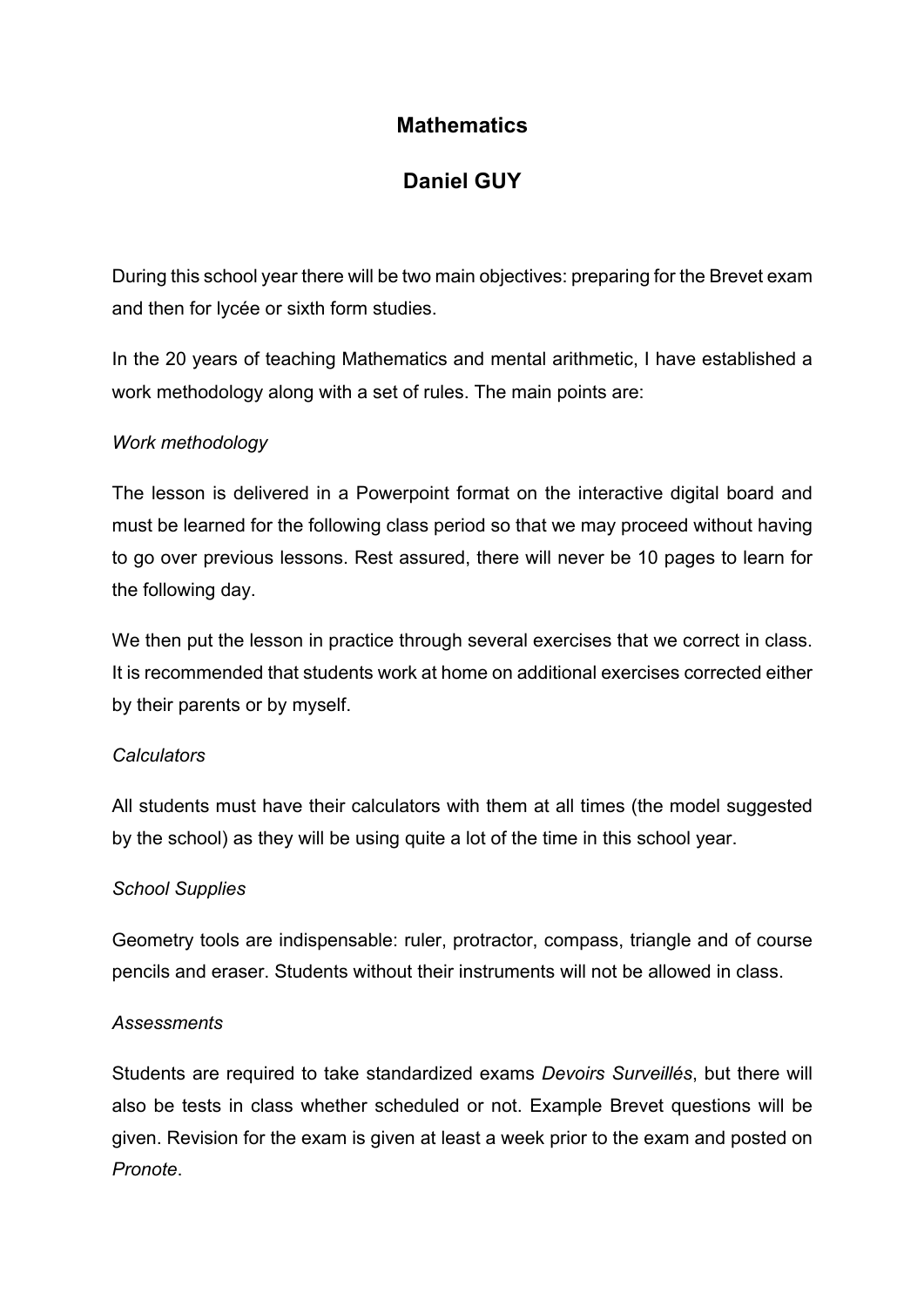### *Syllabus*

The 3eme course is divided into 5 units: numbers and calculations, data and functions, lengths and measurements, geometry in space and It initiation.

### *Kangourou Competition*

*Pupils will particpate in the Kangourou competition, a fun way to discover Maths differently!*

### *Web site*

I have my own website where students can find the different lessons studied in class along with interesting links to other sites.

https://sites.google.com/site/danielepbi34670/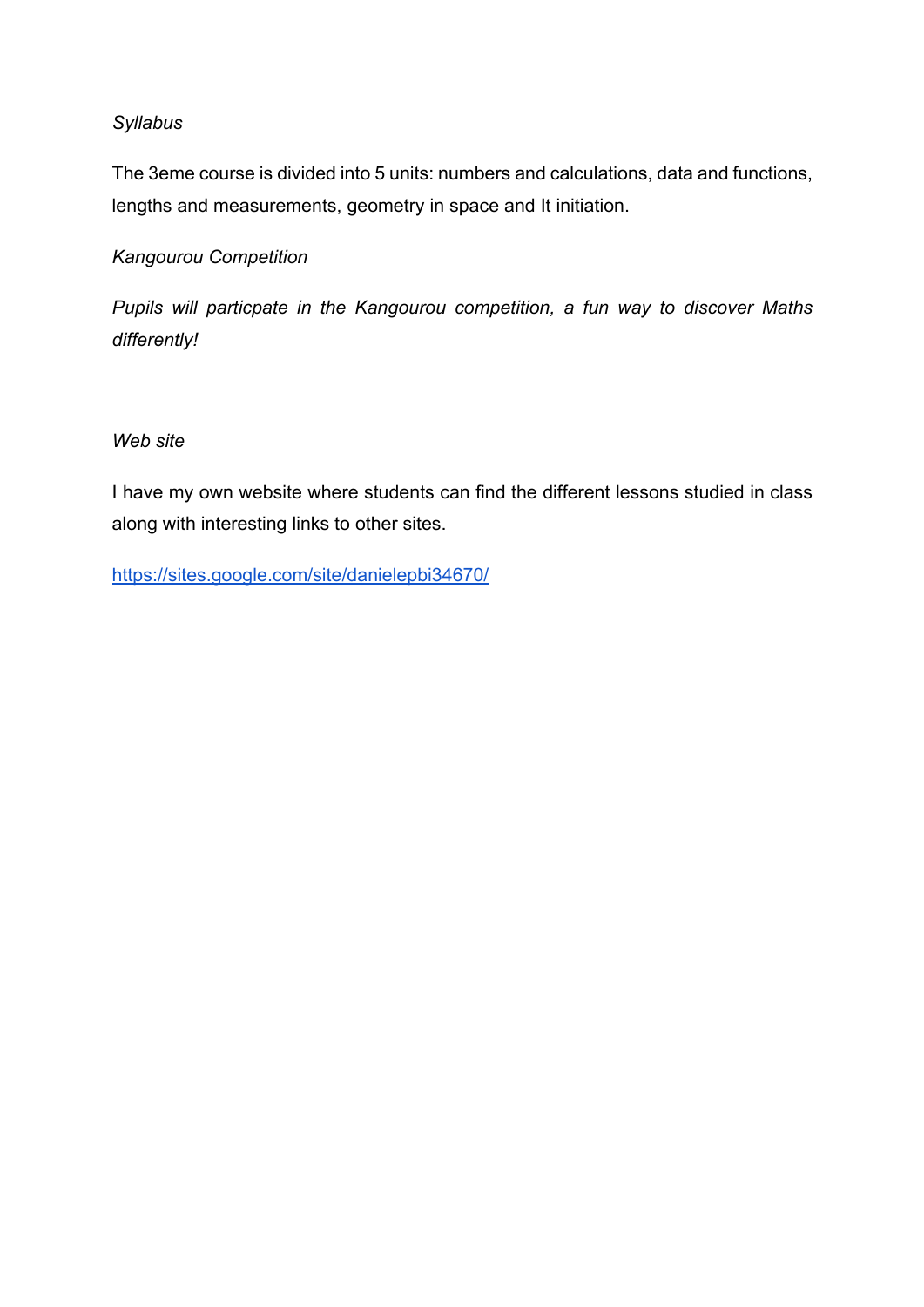## **Physics**

## **Daniel GUY**

In the 20 years of teaching Physics in the school I have established a work methodology along with a set of rules.

### *Work methodology*

The physics lesson is delivered in a Powerpoint format on the interactive digital board and must be learned for the following class. This year we will work with an exercise / activity book too. All exercises will be corrected by myself or by students in class. It is recommended that students work at home on additional exercises corrected either by their parents or by myself.

### *Assessments*

Students are required to take standardized exams *Devoirs Surveillés*, but there will also be tests in class whether scheduled or not. Students will take their Brevet test at the end of the school year so there will be plenty of practice and mock exams too.

### *Syllabus*

The course is divided into four themes: The organization and transformation of matter Movement and interaction Energy and conversion Signs for communication There will also be a more technological approach to materials, technical objects and

### *Activities*

computer systems and networks

Students will be able to do experiments in order to put into practice what they have learned in the classroom.

#### *Practicals*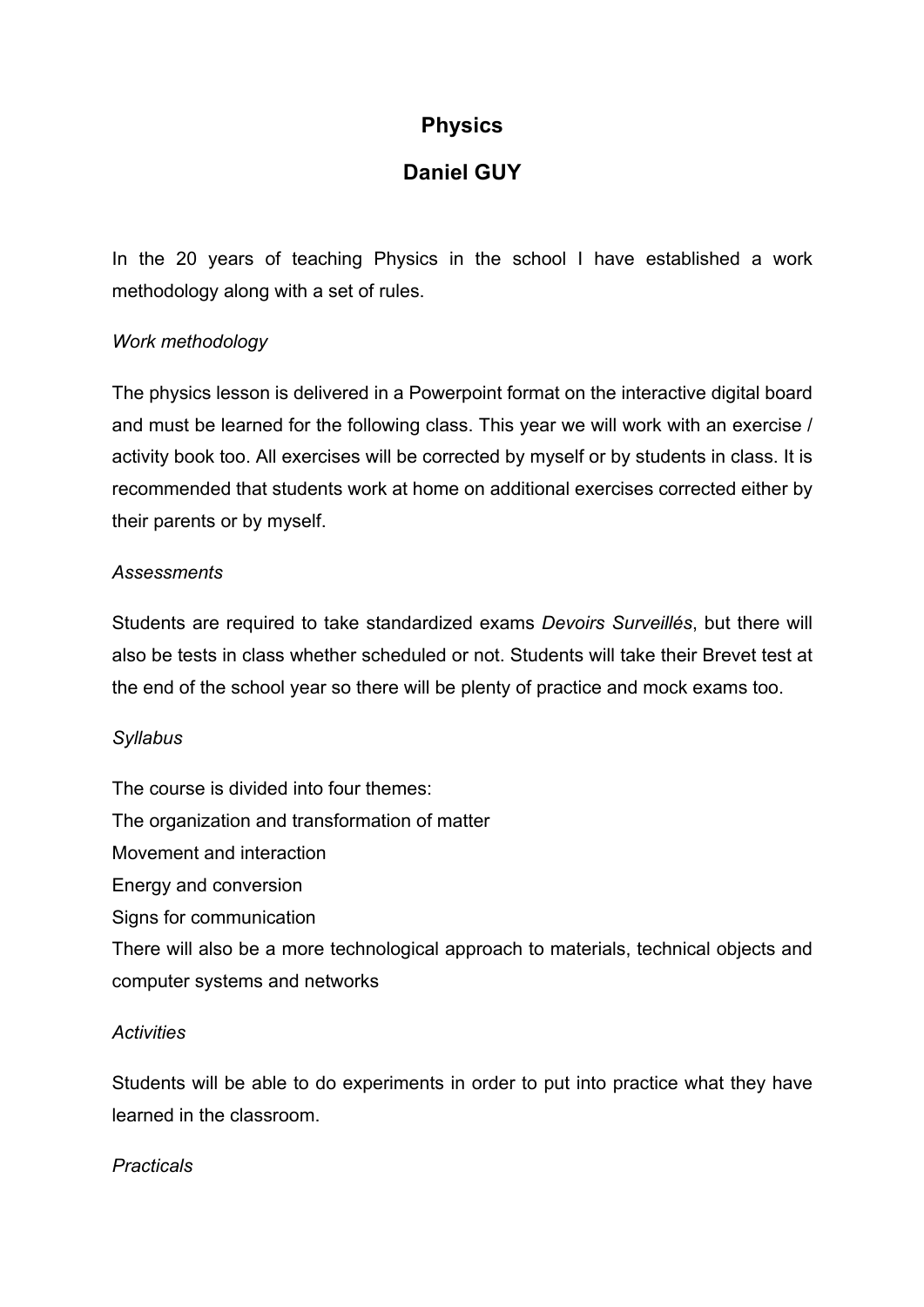*Practicals will be organised as often as possible during the school year.*

### *Web site*

I have my own website where students can find the different lessons studied in class along with interesting links to other sites.

https://sites.google.com/site/danielepbi34670/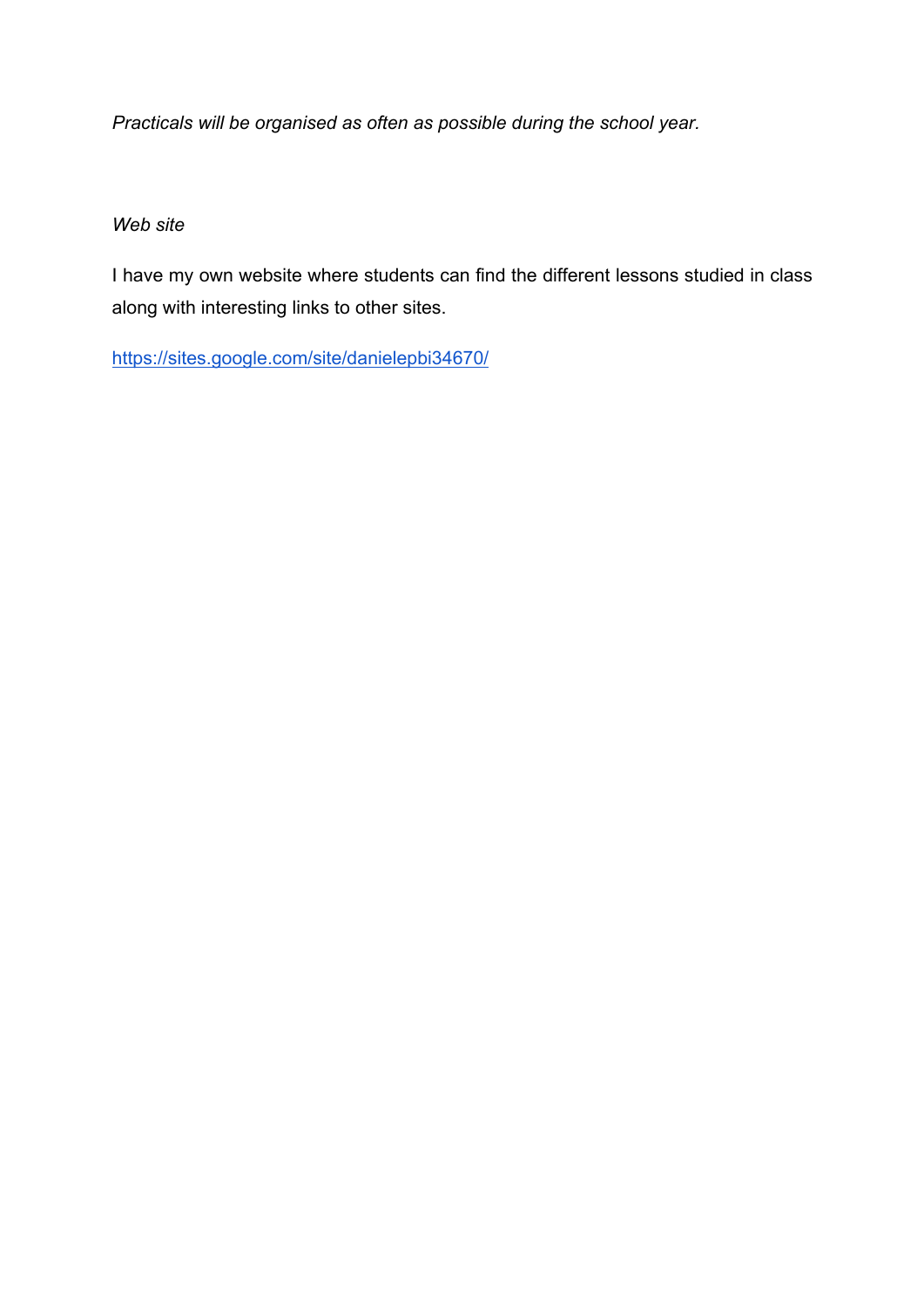## **Technology**

## **Daniel GUY**

A few years ago, we launched Technology for all college classes. It seemed appropriate to show students what to do with what they learn in class.

I will teach this subject in a very playful way. There will still be a course giving rise to a quarterly evaluation. But I'm going to focus on the practice.

I have some ideas of work to start: make a model of the school on a computer and in wood, manufacture a wind turbine, a Bluetooth speaker or a little robot explorer that is computer-controlled...

I will also take this moment to perfect the students in the use of computer tools for the initiation to programming.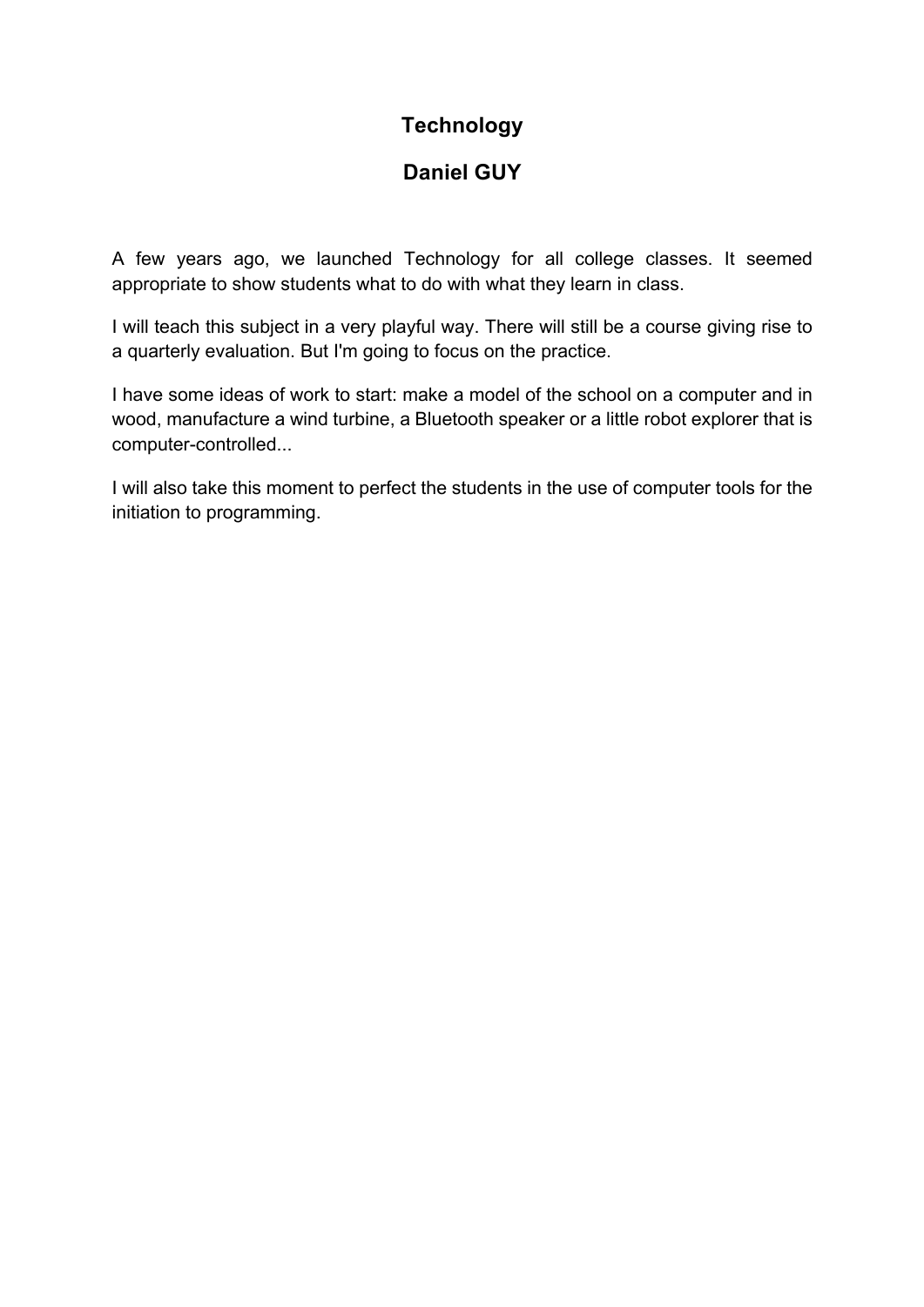## **Program History-Geography and Civic and Moral Education**

Mr Karl SUIR

In 3ème, your children will have to assimilate and exploit the knowledge and knowhow learnt throughout secondary school. In order to best prepare them for the exam they will face, we will approach the sessions in the form of exercises, methods and coursework. DS and CT assessments will allow us to prepare the best for the Brevet. In this framework we will approach each chapter with an opening that will define the problem. Some case studies will provide us with the opportunity to work on authentic documents and texts to help students to write an organized balanced review or summary linked to current issues on the day of the exam.

**In History** we will study the contemporary period from the First World to more recent events in History. The Two World Wars will be studied along with the emergence of totalitarian states and the weakening of democracy. The world after 1945 is marked by The Cold War and the independence movements that lead to decolonization. The stakes and conflicts since 1989 will conclude our programme. As France is an important part of the curriculum, we will study the events that have marked its history (various social, economic and political events inherent in this period).

**In Geography** the study of France is the largest part of the curriculum. We will draw a picture of France by highlighting the importance of cities in their integration to globalisation and the social differences and spatial characteristics that characterise them. The three major productive areas will be approached with all their diversity. Inequalities in development will close our studies specific to France. Then we will expand our studies by treating the European Union (from its construction to its enlargement) which oscillates between success and failure. Finally we will finish this programme by presenting the role and place of France and the EU in the world.

### **In Moral and Civic Education (EMC)**

Citizenship, fundamental rights*,* democracy (how it works), individual and collective commitment are at the heart of the various exercises and courses. Pluralism, secularism, freedoms, pillars of our democracy are at the heart of this year. The role of the citizen is also essential in the context of personal or collective commitment in the associative, political, or even military field.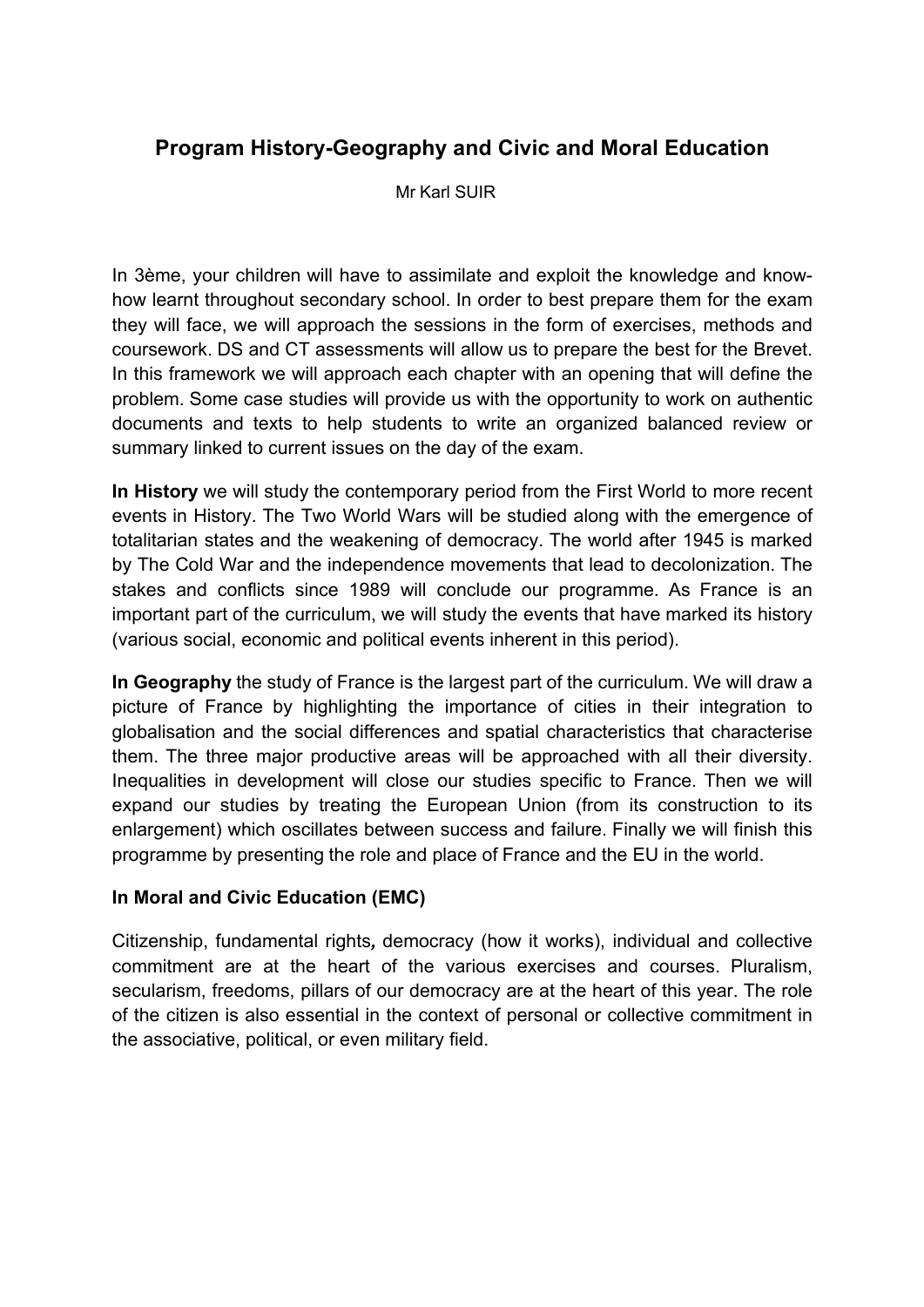## **Bilingual History and Geography Léna Gelinet**

The programme for the 3° class is structured around different themes of history and geography which will enable students to discover important historical and geographical landmarks.

| <b>HISTORY</b><br>• Theme 1 - Europe, an arena of<br>total war (1914-1945).<br>• Theme 2 - The world since 1945.<br>• Theme 3 - French women and<br>men in a redesigned Republic. | <b>GEOGRAPHY</b><br>• Theme 1 - Territorial dynamics of<br>contemporary France.<br>• Thème $2$ - How and why develop<br>the territory.<br>• Thème 3 - France and the<br>European Union. |
|-----------------------------------------------------------------------------------------------------------------------------------------------------------------------------------|-----------------------------------------------------------------------------------------------------------------------------------------------------------------------------------------|
|-----------------------------------------------------------------------------------------------------------------------------------------------------------------------------------|-----------------------------------------------------------------------------------------------------------------------------------------------------------------------------------------|

Each theme is composed of several chapters, each of which is structured around a problem. For each chapter, the students will work on at least one "Brevet" subject in order to prepare themselves as well as possible for the requirements of the exam.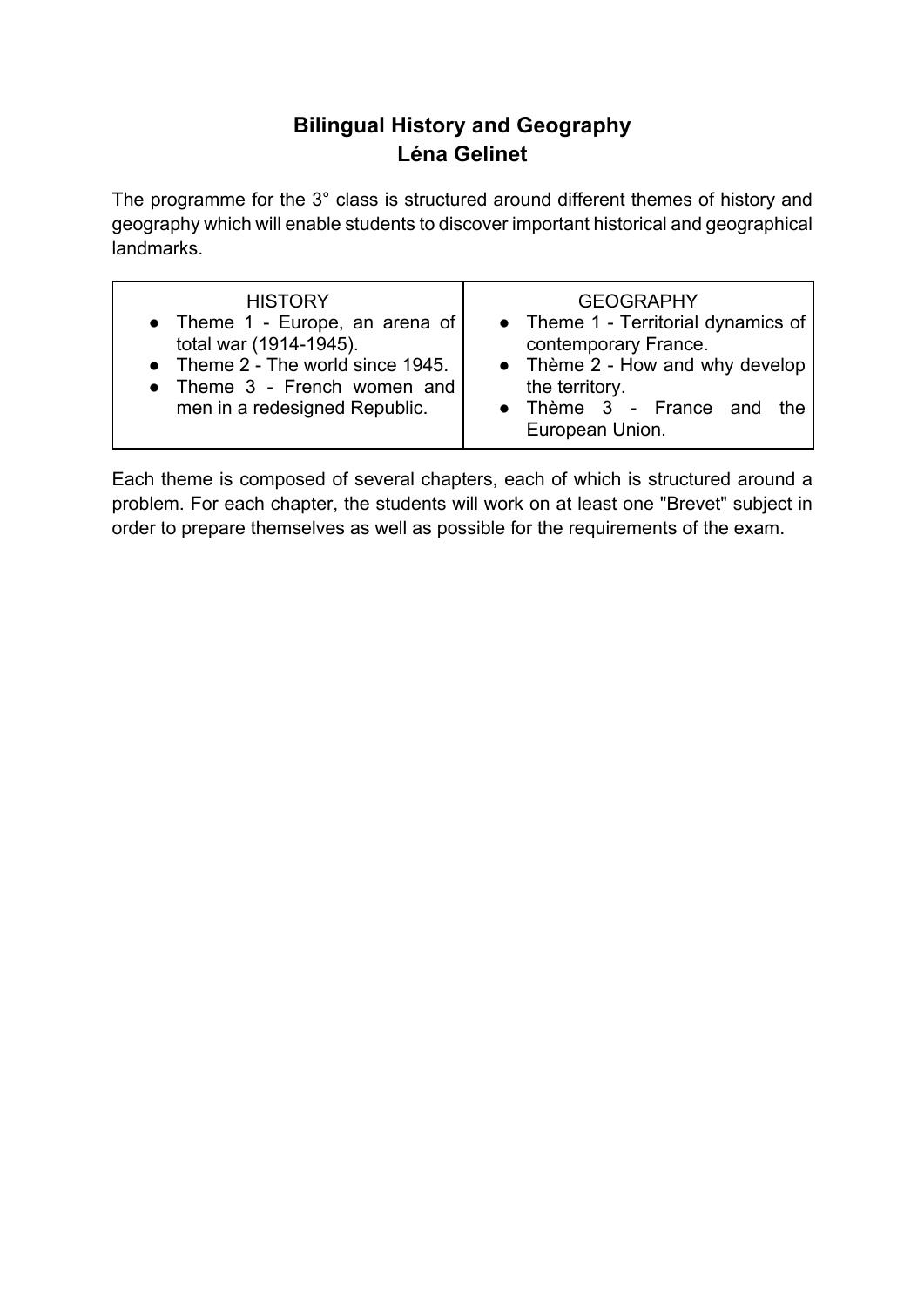## **SPANISH**

### **Sabrina Palamara**

The objectives of this course in 3<sup>ème</sup> are: The comprehension of familiar words in everyday language as well as more complex expressions Communication and information in documents, talking about various subjects, conversation participation, text writing.

Language acquisition and grammar and vocabulary revision.

### **In order to do this we shall use:**

A textbook oto discover and learn the above as well as hands-on prace sessions.

#### **Finally to evaluate students' progress there will be :**

Regular tests in lessons Written and speaking tests Regular assessments (DS) Brevet practice tests End of term tests

**The target level for the 3ème is A2+/B1 on the European Language Scale.**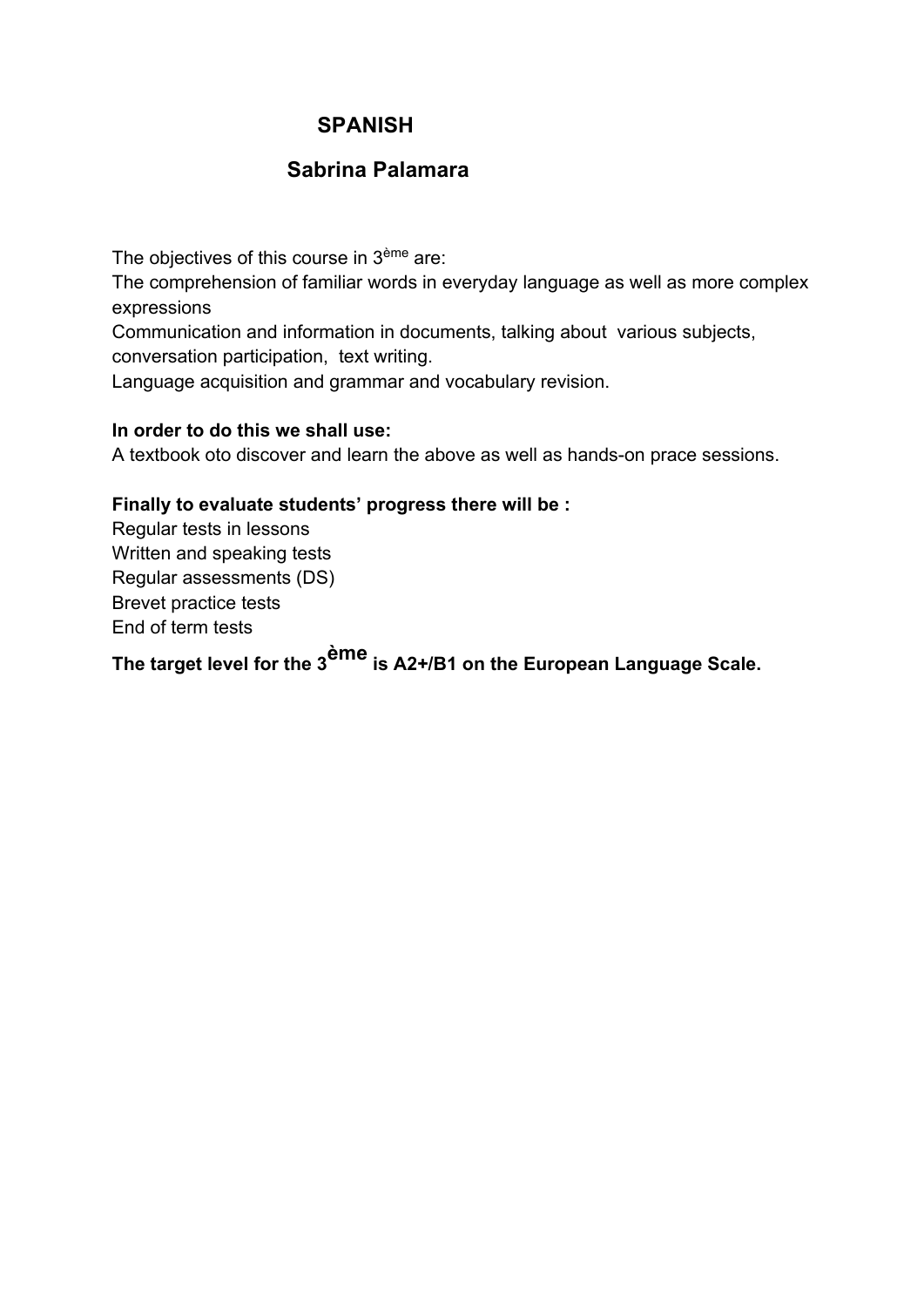## **Bilingual English Class**

### **Novadene MILLER**

Welcome to the 3eme Bilingual English class program. I will be teaching the 3 eme Bilingual English class program. I have a PHD focused on sustainable development using a socio – geographic approach. My graduate research was focused on a forest space in Jamaica, my country of origin.

Students will have 3 hours per week to cover the program. This class will cover the important fundamentals of the English language.

As a teacher I am a firm believer in active learning and participation which fits the unique needs of students' challenges. The curriculum will focus on key skills: Speaking, Reading & Listening, Grammar, Writing, Vocabulary for different situations at an upper-intermediate level. The program will be covered using the English File series. Students will learn to communicate for day to day use such as asking questions, being able to speak in different situations, traveling and activities they are interested in.

Students will also be prepared for the BREVET exam. This will include supervised practise tests and past paper tests done in class along with homework assignments and graded DS tests. These activities will provide the skills needed for the BREVET exam that will be held in June 2022.

Students will be evaluated by activities adapted to their level approved by the head of the language department featuring material covered in class. Evaluations will allow the teacher to see how students grasp the concepts. The evaluations will also help me as a teacher to understand the areas of difficulty and how I can help them to grasp concepts better and for their areas of difficulty to be improved as they continue to other levels in the program. Guidelines will be given on evaluations one week before tests.

A google classroom exists for this class. I am looking forward to this journey together, may the adventure begin.

# **Anglais européen Mr. Renard,**

### **The objectives of the course :**

- encouraging students to use the language as a means of communication

- understanding written and spoken language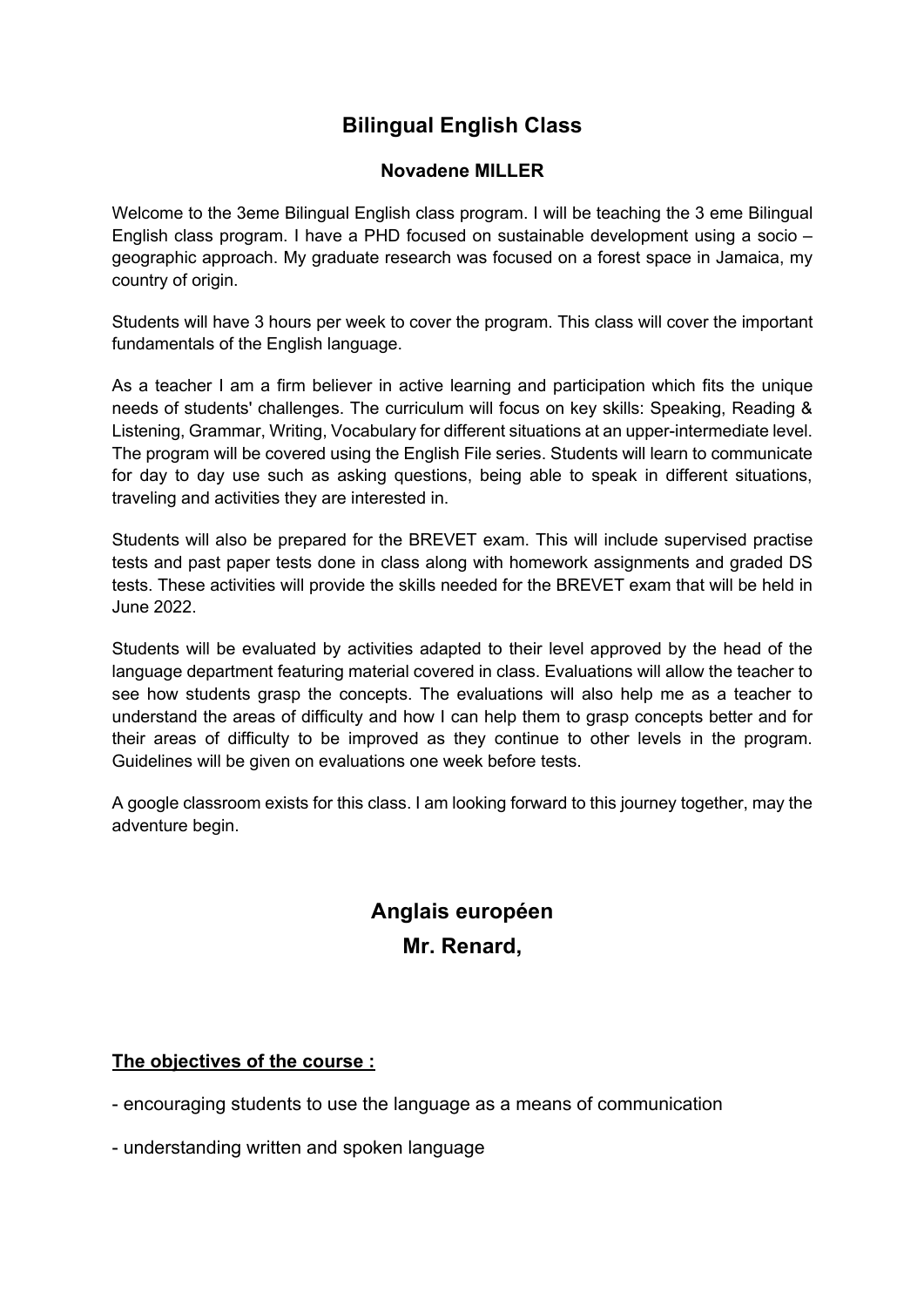- scanning and skimming for information in documents
- talking about a large range of topics
- participating in a conversation
- writing out a coherent text

#### **Course outline and tools used by the students:**

The students will have three lessons per week:

- three lessons to develop their language skills and to develop their four skills i.e. speaking, writing, listening and reading (they will work mainly on the textbook during those lessons)

- every three weeks practicing for 'the brevet des collèges' (methodology, past papers…)

The students will use the following tools:

- a textbook: *English File, Pre-Intermediate*, the study of which will allow students to reach the A2+ level of the European framework.

- a copy book with two parts, in the first one the lessons will be copied from the board, in the second one they will give their answers to the exercises

- the Classe 4<sup>ème</sup> et 3<sup>ème</sup> euro Collège, created for them in Classroom. They will find useful documents and hyperlinks to work on their own or to drop Devoirs Maison (DM). That's why, from time to time, I'll ask the students to bring their laptop in class to work on the documents uploaded in classroom.

### **Assessment:**

The five language based activities, reading, writing, speaking, listening and interacting will be assessed regularly:

- tests on the lessons (vocabulary, new grammar points…)
- DS, supervised tests, (based on the units we will have studied)
- end of term test (CT), based on Brevet past papers

- tasks to develop their writing and speaking skills (oral presentations, written assignments…)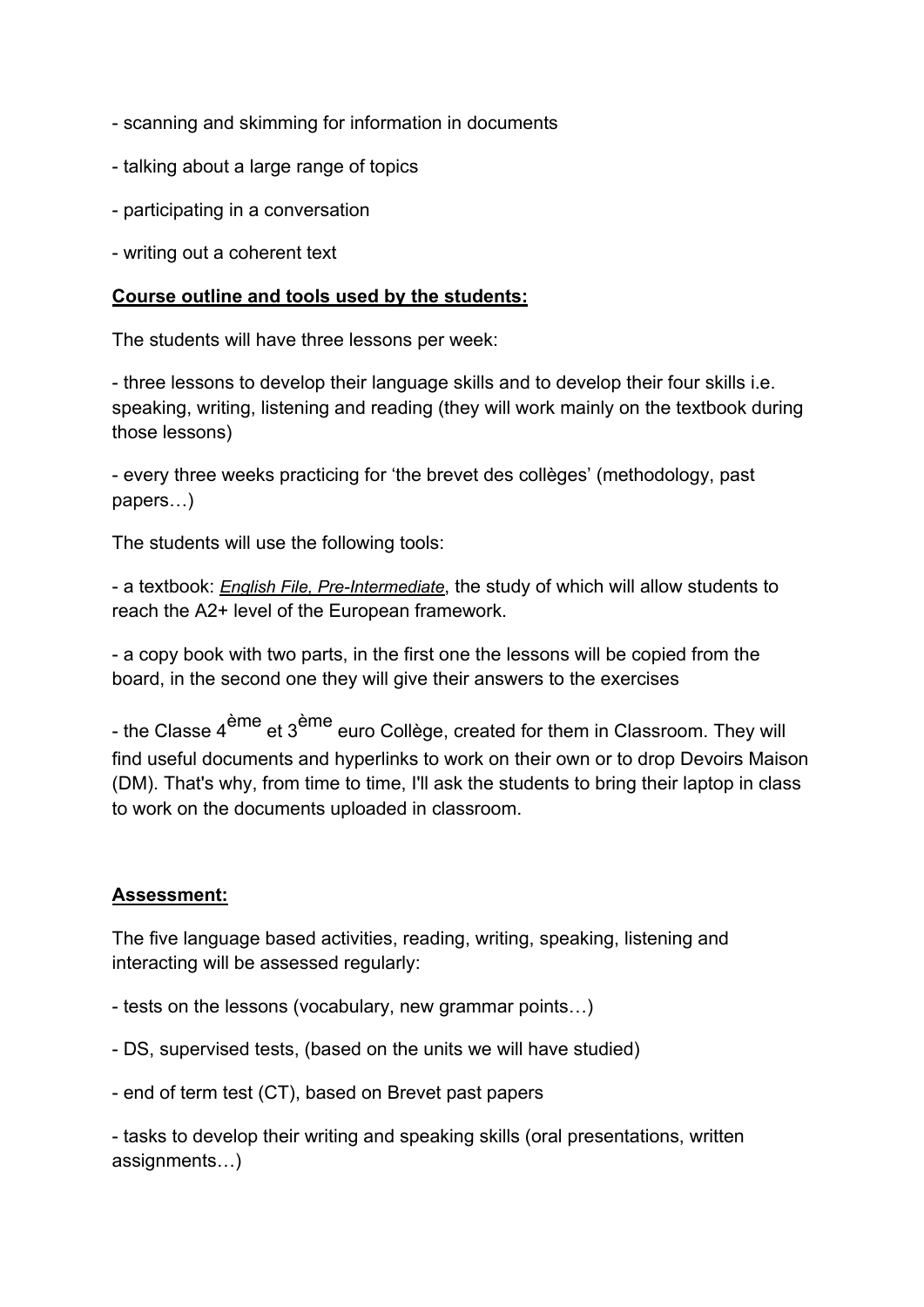In accordance with the new syllabus, at the end of the year the students are required to reach the A2 level for the 'brevet des collèges' and A2+ to meet the requirements for highschool.

Have a good school year 2021-22.

Mr. Renard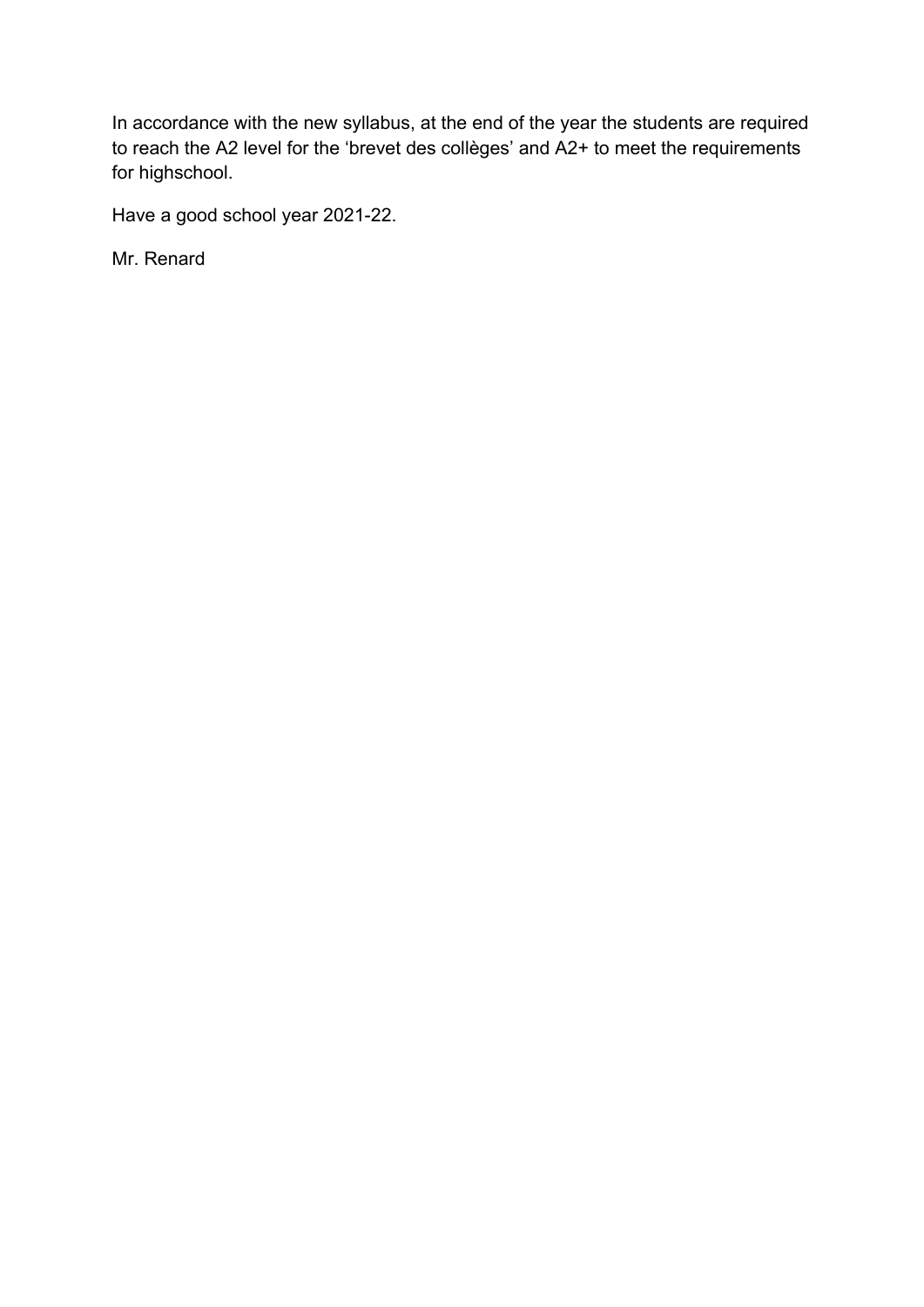## **German**

### **Carla Minchella**

The aim of this school year in 3ème is to be able to communicate in a variety of real life situations.

This year we'll be working on written documents and listening. We'll also work on vocabulary and gaining autonomy. Pupils should be able to extract important information from various sources and answer questions. Grammar revision will be done too. We'll also learn about daily life in Germany, the geography and history of German speaking countries. These projects can be done individually or in groups and presented to the class. The aim is to:

- 1. Gain confidence
- 2. Improve pronunciation
- 3. Acquire correct sentence structure

We use classroom.

This platform organizes regular contact between me, the teacher and the students. Students are provided with additional documents, such as excerpts from books, songs, texts, videos and photos that enrich and complete the lesson. Good is the agenda. It announces events of the class and reminds of data for homework and controls.

**Assessments** Homework is graded with a 0.5 coefficient Assessment tests (coef 2) Quizzes in class (coef 0.5) Monthly oral class participation (coef 1) Presentations (coef 1)

#### Additional Information

Students who take German as a third language (LV3) have 2 hours of classes per week. There will be an assessment test (coef 2) once a month during class time. Feel free to contact me should you need any further information.

Have a good school year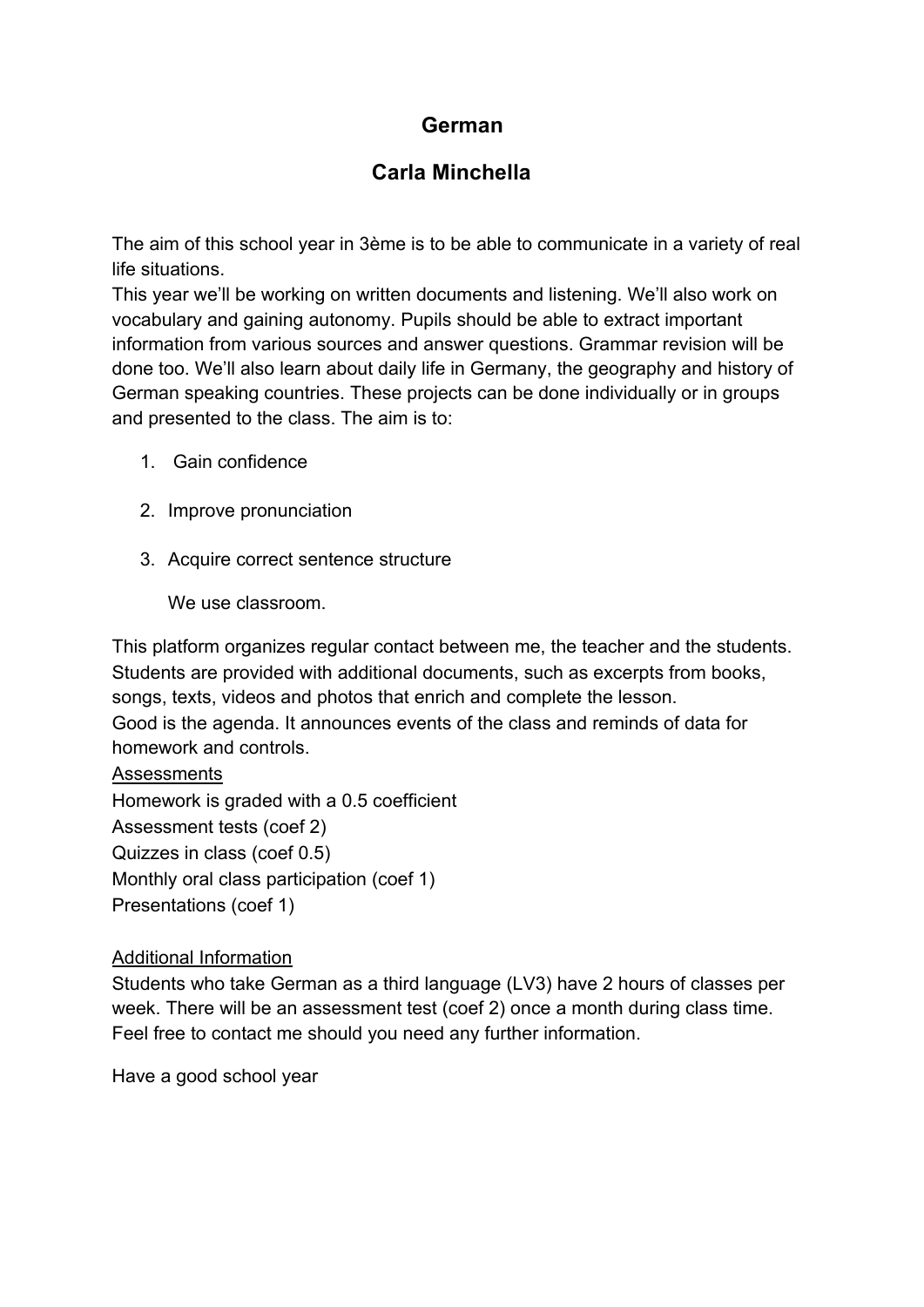## **Personalised Accompaniment**

### **Schneider**

This is when I will help pupils **to analyse** their **skills** and **needs** in each subject in both the secondary school and the sixth form.

The class will be **1 hour every week** helping to guide pupils to fulfil their educational needs.

By **observing** and **analysing** what the pupils have already accomplished in different subject areas, I can then begin to personally help each one of them through **various group activities** (practical) and **discussions** (theory).

These weekly sessions will help develop **intellectual independence** and **personal fulfilment** to enforce **new learning methods** and general knowledge.

It takes place through 4 stages:

- **Diagnosis**: through a needs analysis.
- **Solutions:** these vary according to each student.
- **Assessment**: to check the benefits of this learning
- **Continuation:** to reinforce learning acquisition and use of knowledge. **renforcer l'aisance** dans l'exploitation des acquis.
- **Level check**: revision and needs analysis in all subject areas.
- **Autonomy**: to work independently not only at school but also in their extracurricular activities or at home. This is mainly done through research and project work.
- **Work Methodology**: Work and learning methods will be practised in class according to different subject areas and the needs of pupils.
- **General Knowledge**: through interdisciplinary work and research.

### **Educational Activities**

Beyond interdisciplinarity, it is also the desire to promote exchanges between classes that the personalized support course wants to work.

Every year, the Personalized Support section organizes an annual project that brings together all the classes of the college or high school and is presented at the school party.

This project is part of and develops around one or more previously selected themes. Each year sees the different creations of the students.

Each of these projects involves multidisciplinary research and stimulates students' creative and artistic skills.

### Welcome and have good school year in AP. Mr. Schneider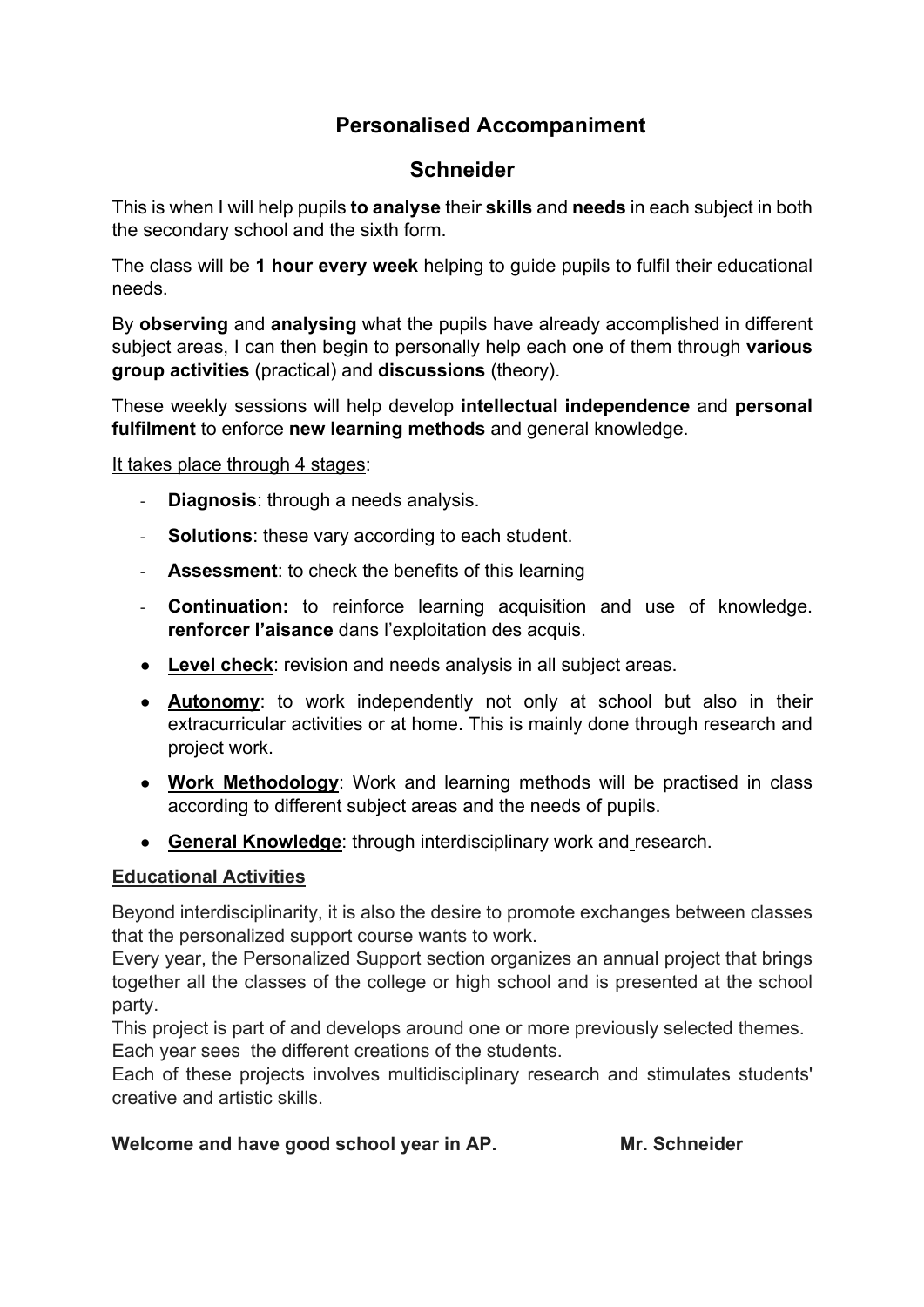## **PHYSICAL EDUCATION**

### **Baptiste DUHAU MARMON**

Physical education prepares children to be physically and mentally active. It not only improves their health and self-esteem, but also builds strong interpersonal skills, and actually helps improve a child's academic performance.

During the school year, students will have 2 hours of PE. During the classes, students are required to have their gym outfits (including shoes) as well as a hat and a bottle of water in warm weather.

Each student will be graded with a coefficient of 3 according to various criteria (technique, movement, performance…) on the activity they are currently practicing. An additional grade (coef 1) will be given for participation.

This year a supervised paper (DS) will take place every term to check their theoretical knowledge on the activity we have worked on (rules, expected behaviour…).

If your child is exempt from PE, you must submit a medical certificate either to the admissions office or contact me directly if a medical visit was not conducted.

During the course of the year we will be practising the following activities:

Trimester 1: Athletics and Quidditch

Trimester 2: Rugby/Gymnastics

Trimester 3: Table tennis/Hand Ball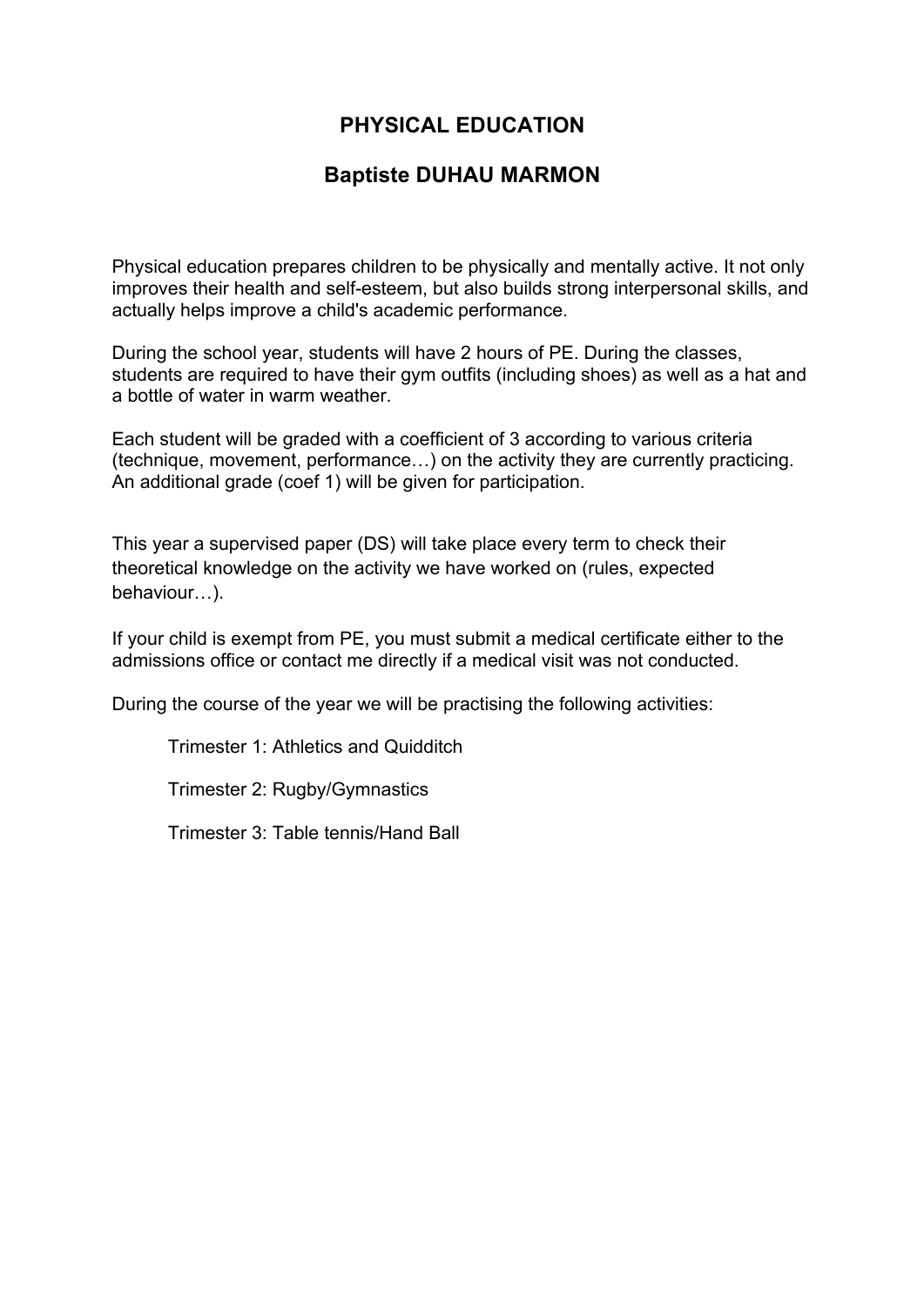## **Teaching SVT (Life and Earth Sciences) in Troisième**

## **Stéphanie Badaroux**

\* Life and Earth Sciences programmes are not annual but are designed for a threeyear cycle.

In each chapter, a notion is introduced and treated in a progressive and more indepth way (5°, 4° then 3°).

The student is at the centre of the teaching process.

Three topics are studied: -the planet Earth, the environment and human action

-the living world and its evolution

-the human body and health

\* The aim of the SVT syllabus, starting in 5eme, is to develop students' scientific attitudes (curiosity, open-mindedness) and abilities (observation, modelling and experimentation).

Students will study:- nutrition of organisms

-sexual and asexual reproduction

-the relationship between living beings

-Biodiversity and evolution of species

 -the human body around the nervous system and responsible behaviour and food with nutritional needs

-the functioning of the body during muscular effort

-the hazards and risks of plate tectonics

-some meteorological and climatic phenomena

-use of natural resources

In Quatrième, they will study:

- the internal and external dynamics of the globe

-the impact of human activities on natural resources and ecosystems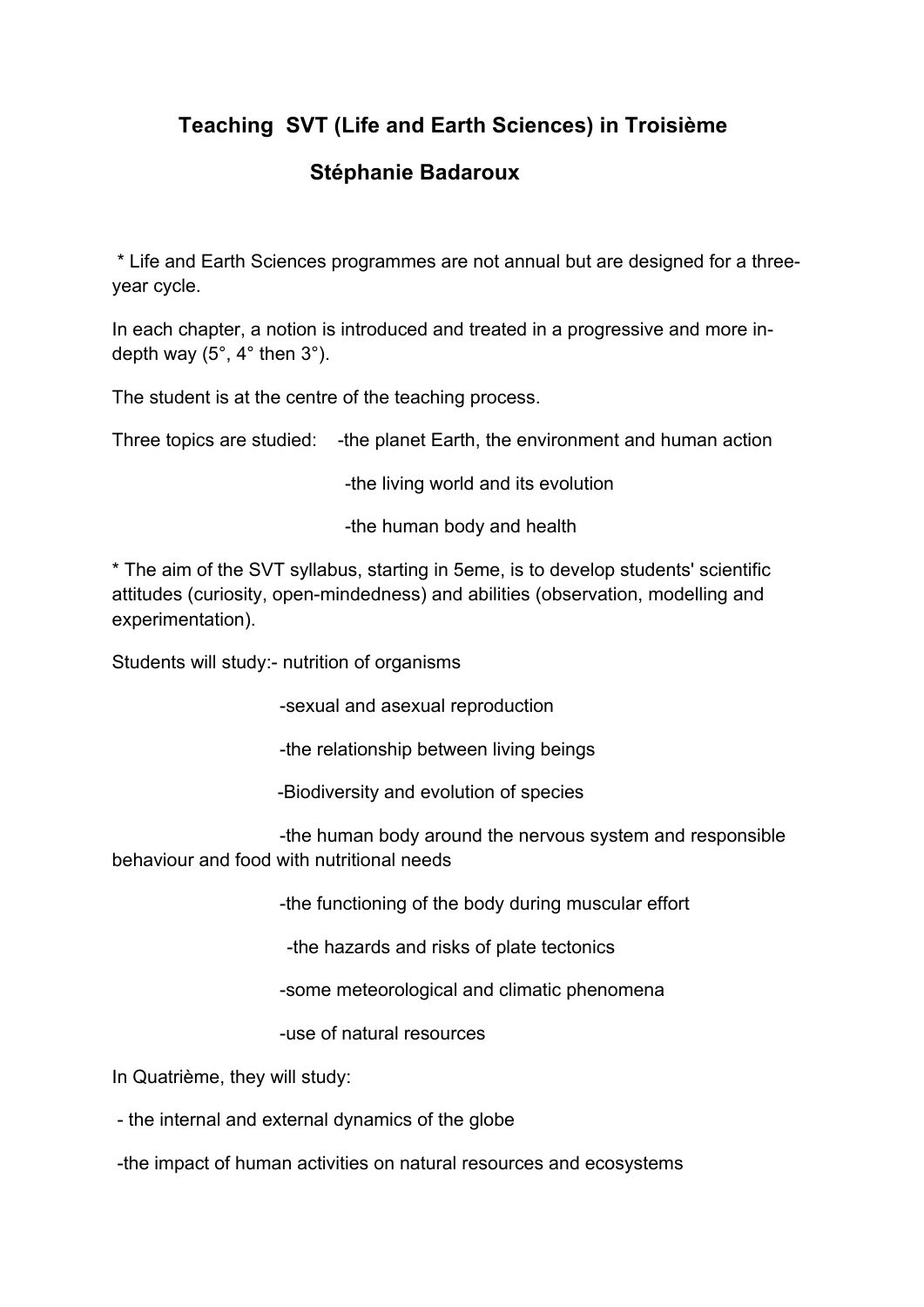-nutrition of living beings at the cellular scale

-health and nutrition

-health and diet

-physical exercise and the nervous system

-the transmission of life

In Troisième, the last year of the cycle, the following topics will be covered:

-Volcanic, seismic and meteorological risks and how to prevent them -oil exploitation and renewable energies -human activities and global impact

-micro-organisms and animal and plant nutrition

-diversity and genetic stability of living beings

-Biodiversity and evolution

-the nervous system and responsible behaviour

-Nutrient transformation and absorption

-the microbiological World and Health

-responsible sexual behaviour and fertility assistance

\* The objective in 3eme is the acquisition of a scientific mind and a good working method. To achieve this, a teaching strategy is used:

-the use of different tools (experiments, videos, etc.), the different problems of the chapter will be formulated together in class

-the different hypotheses will be induced or deduced by logical reasoning

-the rest of the lesson will allow these hypotheses to be validated (or not) through guided exercises and different teaching aids

-the rest of the lesson will allow us to validate (or not) these hypotheses through directed exercises and thanks to different teaching aids.

-the whole work is gathered in a few lines in the notebook (lesson side).

In addition we will use "Google Classroom" as a teaching interface.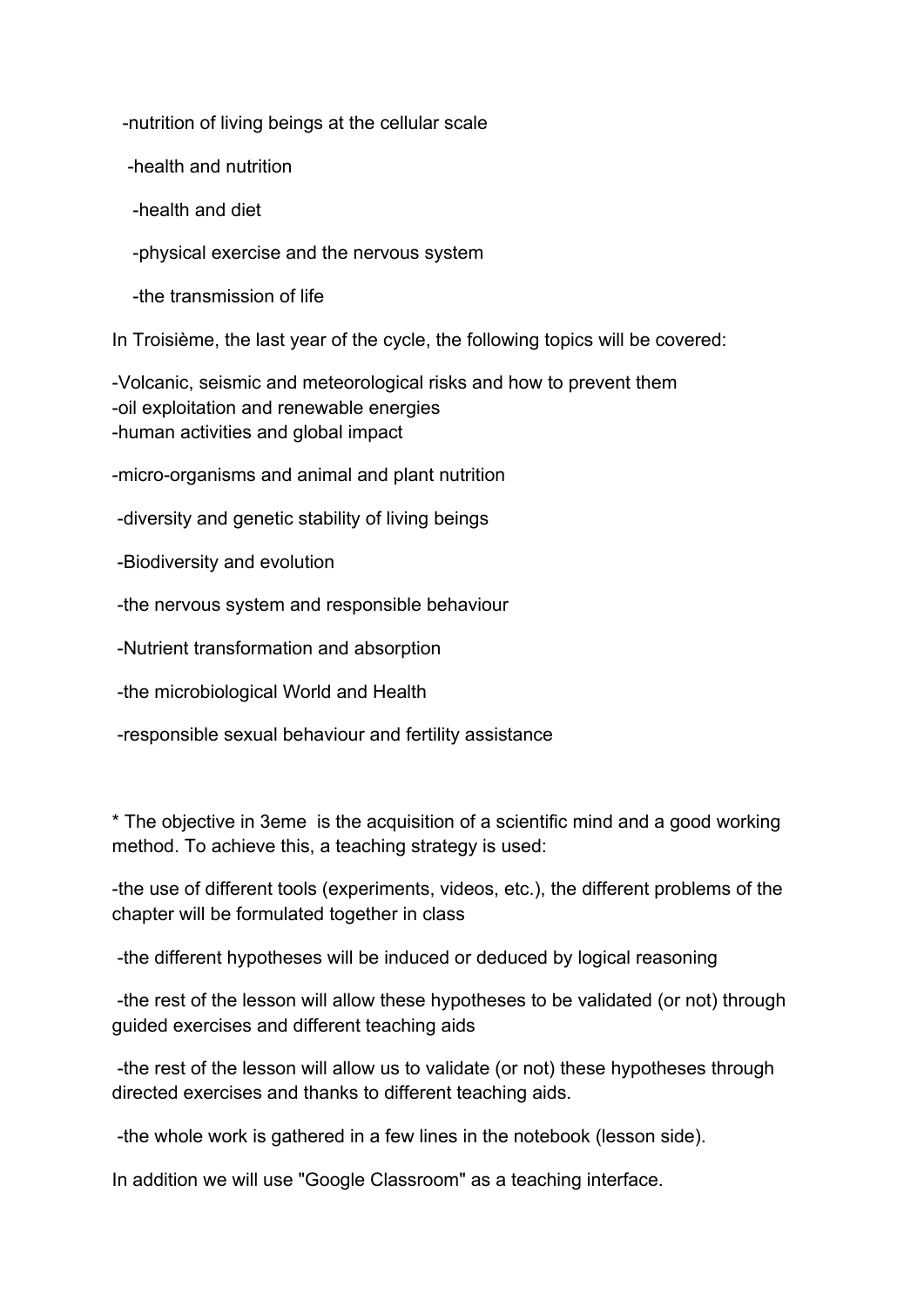\* Assessment : the lesson must be learned and, above all, understood well in order to be able to pass the assessment exercises and the DS which conclude the chapter. They enable the objectives to be evaluated.

\* Sciences (SVT) are a living subject and thanks to the hour of practical work (TP) we shall make presentations, experiments, methodology and research work, allowing the students to understand this discipline in the most concrete way.

\* At the end of this Cycle 4 (in 3eme), the students will validate their knowledge through the Brevet National du Collège.

### **Bilingual English Class**

### **Novadene MILLER**

Welcome to the 3eme Bilingual English class program. I will be teaching the 3 eme Bilingual English class program. I have a PHD focused on sustainable development using a socio – geographic approach. My graduate research was focused on a forest space in Jamaica, my country of origin.

Students will have 3 hours per week to cover the program. This class will cover the important fundamentals of the English language.

As a teacher I am a firm believer in active learning and participation which fits the unique needs of student's challenges. The curriculum will focus on key skills: Speaking, Reading & Listening, Grammar, Writing, Vocabulary for different situations at an intermediate level. The program will be covered using the English File series. Students will learn to communicate for day to day use such as asking questions, being able to speak in different situations, traveling and activities they are interested in.

Students will also be prepared for BREVET exam. This will include supervised practise tests and past paper tests done in class along with homework assignments and graded "DS. These activities will provide the skills needed for the BREVET exam that will be held in June 2022.

Students will be evaluated by activities adapted to their level approved by the head of the language department featuring material covered in class. Evaluations will allow the teacher to see how students grasp the concepts. The evaluations will also help me as the teacher to understand the areas of difficulty and how can I help them to better grasp concepts and areas of difficulty to be improved as they continue to other levels in the program. Guidelines will be given on evaluations one week before tests.